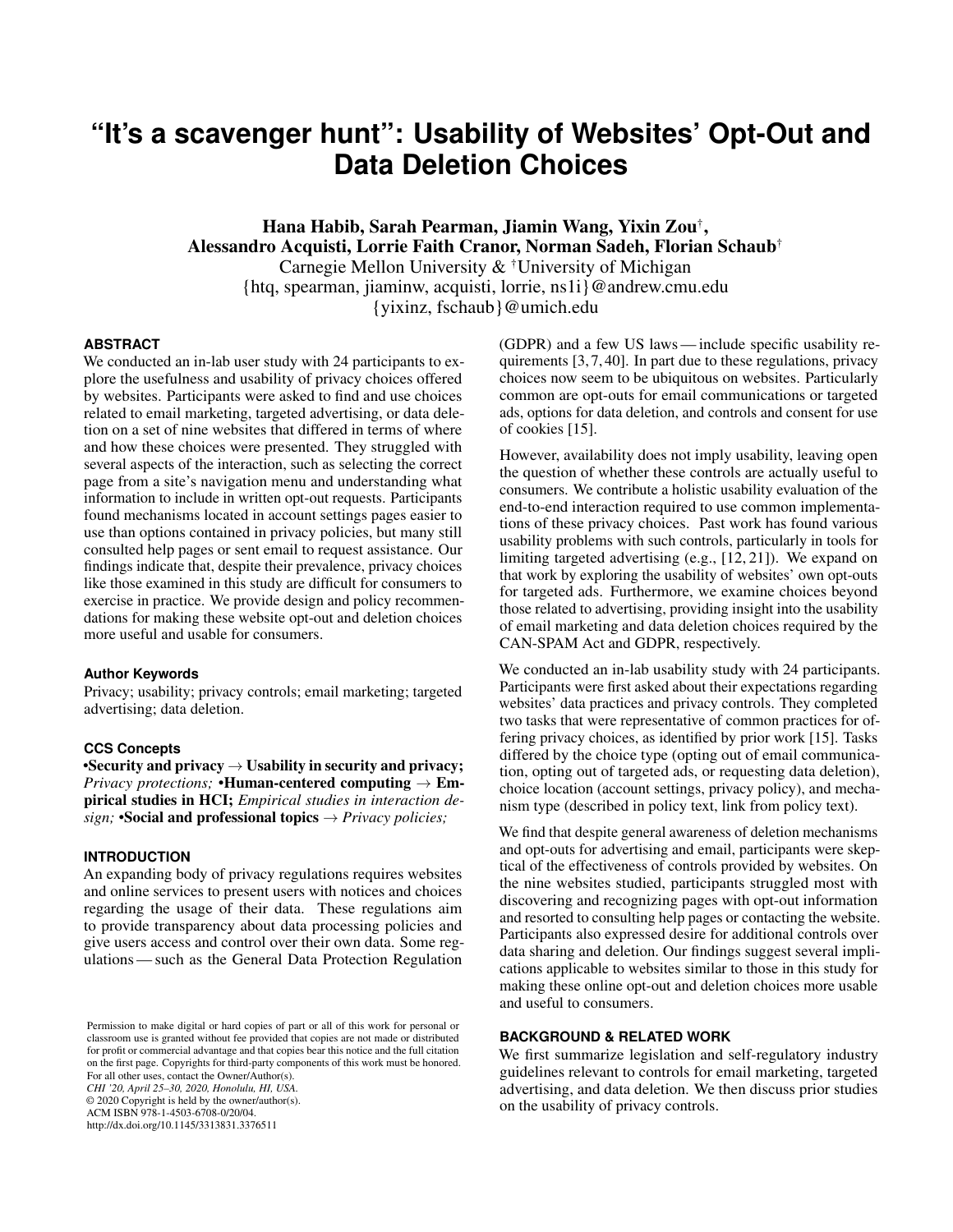## **Regulatory Background**

The European Union's General Data Protection Regulation (GDPR) requires websites to provide several types of privacy choices for European consumers and places a special emphasis on the usability of these choices. Relevant user rights under the GDPR include the "right to object" (Art. 21) to the use of data for direct marketing purposes and the requirement for clear affirmative consent to targeted advertising (Art. 4). Such consent in practice is often implemented by cookie consent banners [\[4\]](#page-10-5). Moreover, the GDPR grants a "right to be forgotten," allowing consumers to request data processors to delete their personal data (Art. 17) [\[8\]](#page-10-6).

While the United States does not have a single comprehensive privacy law, several sectoral laws pertain to the privacy controls we examined in our study. The Controlling the Assault of Non-Solicited Pornography and Marketing (CAN-SPAM) Act requires companies to comply with consumers' wishes to opt out of receiving marketing emails, and provide a clear explanation for how to use the opt-out [\[10\]](#page-10-7). Other laws only apply to specific populations. For example, the Children's Online Privacy Protection Act of 1998 (COPPA) requires companies that collect data from children under 13 to honor parental requests to stop further data collection and delete already-collected data [\[11\]](#page-10-8). Effective in 2020, the California Consumer Privacy Act (CCPA) provides California residents rights to opt out of sales of their personal data for marketing purposes and, under certain circumstances, request deletion [\[3,](#page-10-0) [28\]](#page-11-1).

Advertising industry organizations such as the Network Advertising Initiative (NAI), Digital Advertising Alliance (DAA), and Interactive Advertising Bureau Europe (IAB Europe) have adopted self-regulatory requirements for their online advertising practices [\[5,](#page-10-9) [17,](#page-10-10) [30\]](#page-11-2). Specifically, members of the DAA must provide consumers the choice to opt out of tracking-based targeted advertising [\[5\]](#page-10-9). In light of recent GDPR requirements, the IAB Europe also developed new guidelines for member advertisers related to transparency and consent [\[18\]](#page-10-11).

## **Design of Privacy Choices**

An empirical analysis of controls for email marketing, targeted advertising, and data deletion conducted by Habib et al. found that privacy choices are often presented through websites' user account settings and privacy policies. However, the terminology used in privacy policies to present these choices is inconsistent across websites, and quite often choices are not adequately described [\[15\]](#page-10-2). This has negative usability implications, as privacy policies still suffer from poor readability and consumers rarely read them [\[9\]](#page-10-12). Further exasperating this usability issue is the potential use of dark patterns and default settings, which could nudge users away from more privacy protective options [\[1,](#page-10-13)[13,](#page-10-14)[34,](#page-11-3)[43\]](#page-11-4). Gray et al. found that users are more likely to agree to the default option because of a belief that the product has their best interest in mind, which may not be the case with respect to data practices and privacy and could lead to unintended consequences [\[14\]](#page-10-15).

While the goal of the GDPR is to empower consumers to have greater control over their personal data, Sanchez-Rola et al. found that numerous websites in the sample they analyzed

presented misleading information about choices, and few websites provided opt-outs for ad tracking that were easy to find or effective [\[37\]](#page-11-5). The GDPR also led to an increase in the display of cookie consent banners, but common implementations suffer from functional and usability issues [\[4\]](#page-10-5). Utz et al. found that consumers often clicked cookie consents out of habit, or believed that the website would not work absent a click on the consent box [\[42\]](#page-11-6). On the other hand, with the implementation of the GDPR, there is also some evidence that companies are shifting towards better practices. A study by Linden et al. suggests that the GDPR was a major driving force towards significant improvements in the presentation of privacy policies inside and outside of the EU [\[22\]](#page-10-16).

Our study expands upon this prior work by examining user expectations for privacy choices and evaluating current practices for offering choices against these expectations. It highlights additional usability issues with the design of privacy choices that make them difficult for people to use and understand.

## **Usability of Privacy Choices**

We next present prior work examining the usability of the privacy choices that were the focus of this study: email marketing, targeted advertising, and data deletion.

#### *Email Marketing Opt-Outs*

In addition to the risk of legal penalties, businesses may also risk losing customers by using poor practices in email unsubscribe processes. Results from a study of marketing unsubscribe choices by the Nielsen-Norman group indicate that users may become annoyed with companies and report legitimate messages as spam if unsubscribe options are not clear. They recommend making unsubscribe links easy to notice and click or tap on a mobile device. They also suggest removing unnecessary feedback steps or confirmation messages and avoiding confusing checkboxes on unsubscribe pages [\[31\]](#page-11-7).

The Internet Society's Online Trust Alliance (OTA) conducted an audit of 200 North American online retailers to assess compliance with best practices for email sign-up and unsubscribe experiences. While the vast majority of audited retailers had adopted best practices, the report highlighted room for improvement, particularly related to the visibility of opt-out links in emails. While 84% of retailer emails had clear and conspicuous unsubscribe links, a third presented the link in a smaller than recommended font size. Additionally, 29% of retailers had unsubscribe text that did not meet minimum W3C guidelines for contrast ratios, and 64% of retailers did not meet W3C's enhanced guidelines [\[35\]](#page-11-8).

Our study provides additional insight into the usability of email opt-outs through an empirical user study and evaluates email controls other than unsubscribe links, such as those offered through account settings and privacy policies.

#### *Targeted Advertising Opt-Outs*

Prior work has shown that websites are non-compliant with self-regulatory guidelines for targeted advertising, resulting in limited transparency in opt-out choices for users [\[16,](#page-10-17) [20\]](#page-10-18). Opt-out tools developed by the advertising industry have also been found to be misunderstood by users. Ur et al. showed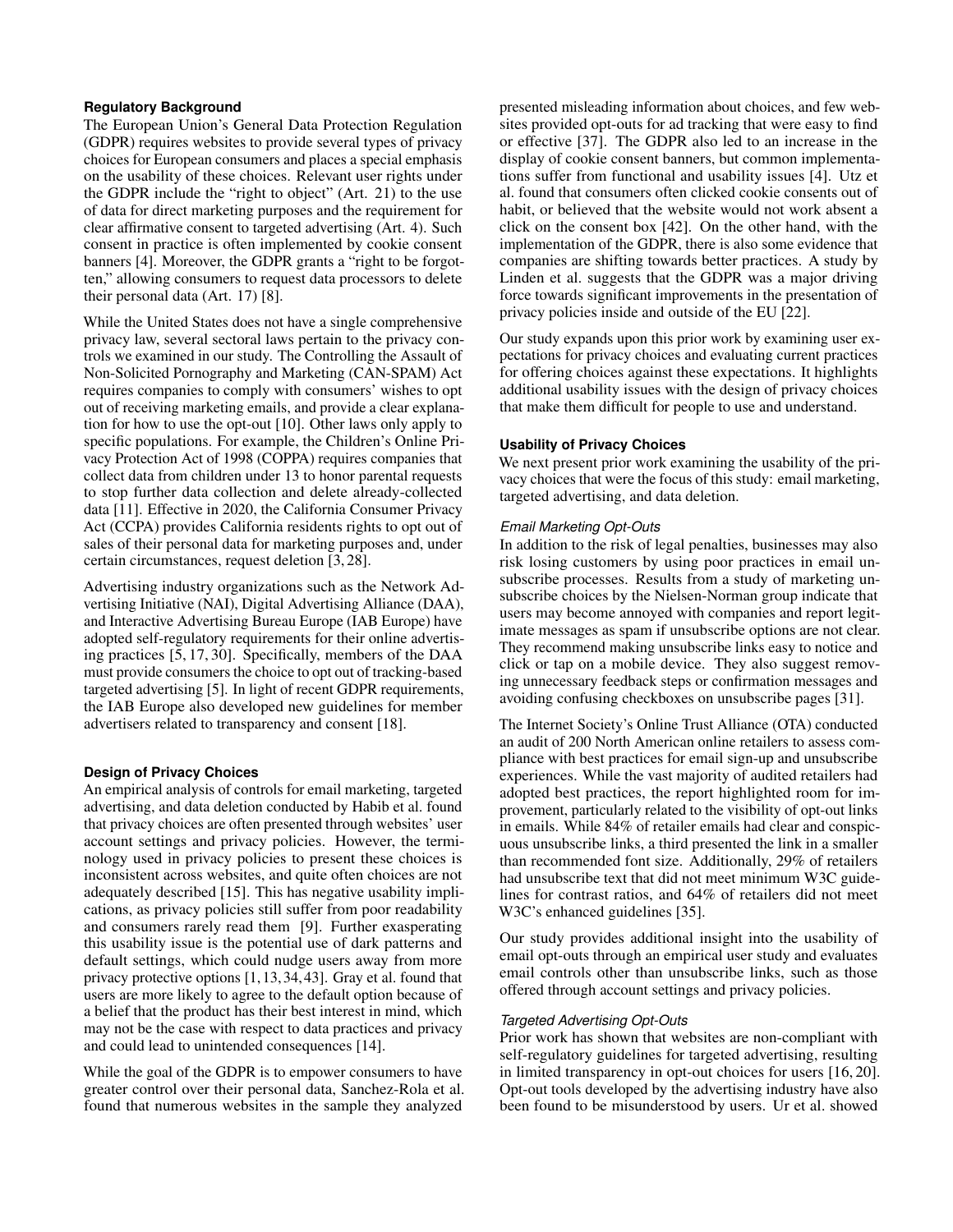that the DAA's AdChoices icon does not clearly communicate whether or not an ad is targeted [\[41\]](#page-11-9). Additionally, NAI's opt-out tool led users to believe incorrectly that they were opting out of all data collection [\[26\]](#page-11-10). Furthermore, these optout tools rely on cookies, which can cause additional issues for users. For example, when users clear their cookies their opt-out preferences will also be removed in the process, which would require them to opt out again [\[25\]](#page-11-11).

Browser extensions that block advertising trackers only partially resolve some of these issues. Studies have found that internet users download blocking extensions for a better browsing experience but still retain a limited understanding of online tracking [\[24,](#page-11-12) [38\]](#page-11-13). Pujol et al. found that many users use ad-blockers with default settings, which for some extensions might not actually block all web trackers [\[36\]](#page-11-14). This suggests that even with blocking extensions, people are not fully aware of the ad opt-out choices they can exercise online. While users state they want more control over tracking, they are reluctant to engage deeply with respective tools [\[27,](#page-11-15) [39\]](#page-11-16).

Prior research has largely evaluated controls for targeted advertising on the basis of compliance with industry guidelines and users' perceptions of what they do, but has not holistically examined the end-to-end interaction required to use them. Our study provides additional insights by looking more deeply into how users discover targeted advertising controls, in the context of how they are commonly presented on websites.

## *Data Deletion Choices*

Few studies have evaluated data deletion mechanisms, and thus there are few guidelines or best practices. Murillo et al.'s 2018 qualitative study examined user understanding of online data deletion and expiration. They found that most participants were aware of a "backend" to the data deletion process (versus having an understanding completely based on user interface components such as delete buttons and trash icons), and they suggested that information about data deletion should use this understanding to explain technical constraints of data deletion and to help users understand data retention periods. They also found that participants preferred to have context-dependent control over the expiration of their data, rather than just having a fixed chronological expiration period [\[29\]](#page-11-17).

Recent evidence indicates that the GDPR has lead to increased availability of deletion controls, which are often provided as instructions through a website's privacy policy for requesting deletion of personal data [\[13,](#page-10-14) [15\]](#page-10-2). The service JustDelete.me provides a database with ratings of the ease of deleting data from over 500 different websites, and compiles direct links to the deletion options on those sites. Nearly 40% of the websites listed in the database are rated as having "hard" or "impossible" deletion processes. However, this database does not provide analyses of the full user interaction required to delete data, nor does it publish its methodology for determining these ratings or suggest best practices for deletion interfaces [\[19\]](#page-10-19).

In 2019, Habib et al. analyzed 150 English-language websites to assess the usability and interaction paths of data deletion mechanisms (as well as email and advertising opt-out mechanisms). While 74% of websites in their sample offered deletion

controls, only 27 included a direct link to a tool or request form; 81 offered instructions for a data deletion request rather than providing a simple tool or form. The types of deletion and expiration options were not consistent from website to website, and the time frame in which data deletion would occur was often ambiguous. Many actions, including form fields and extraneous confirmations, were sometimes required in order to delete data. For example, 38 user actions— including filling out a form with 22 checkboxes— were required to request data deletion from the New York Times [\[15\]](#page-10-2).

While prior work has studied users' mental models of data deletion through interviews [\[29\]](#page-11-17), prior usability evaluations of deletion controls have relied on analysis by usability experts [\[15,](#page-10-2) [19\]](#page-10-19). Our study builds on this work with a user study that confirms reported usability issues and uncovers others.

# **STUDY DESIGN**

We conducted a lab study with 24 participants. In this section we describe our study design and data analysis approach.

## **Study Session Components**

Each lab session consisted of an interview portion followed by a set of tasks conducted on a lab computer. Participants were also asked follow-up questions after completing each task.

## *Interview*

The first portion of the study session, a semi-structured interview, had a median length of 11 minutes (min: 5 minutes, max: 22 minutes). First, we asked participants what types of data they thought websites collected about them and how they thought it was used. Next we asked participants what types of controls they expected to have over how websites could use their data, as well as where they expected to be able to find these controls. To learn more about expectations related to email marketing, targeted advertising, and data deletion specifically, we asked participants to recall a recent time when they received a marketing email, saw a targeted ad, and provided a website with personal information. For each, we followed up with questions about what types of control they thought were available, and how they would attempt to exercise that control.

## *Task Selection*

In the second portion of the study session, we asked each participant to complete two opt-out tasks on a lab computer. In each task, participants were asked to use a privacy choice on a website while thinking aloud. Each privacy choice task was one of the following: opting out of email newsletters from a website, opting out of targeted advertising on a website, or requesting deletion of personal information from a website. Although other privacy choices exist, we wanted to examine the usability of a set of choices over different types of data handling practices. Additionally, the choices selected are prevalent in the current online ecosystem and fall under legal or other regulatory requirements.

In prior work, we reviewed controls for email marketing, targeted advertising, and data deletion on 150 websites and found that these choices are most commonly presented using one of three patterns: a user account setting, a link from the privacy policy, or text instructions in the privacy policy [\[15\]](#page-10-2). To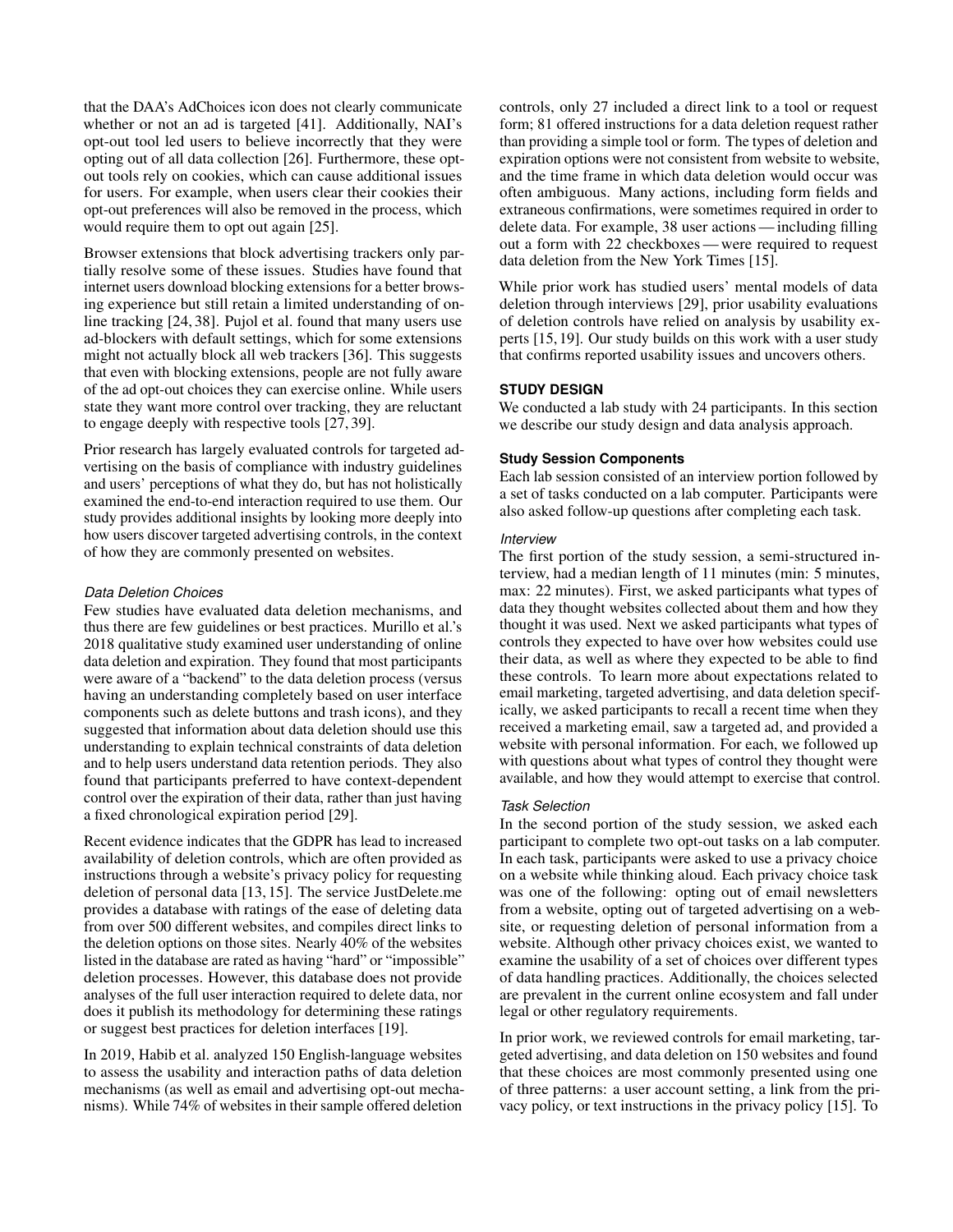| <b>Website Name</b> | <b>Task Type</b> |    | $PP AS$ # Actions | Mechanism              |
|---------------------|------------------|----|-------------------|------------------------|
| majorgeeks.com      | email            | AS | 9                 | checkbox               |
| foodandwine.com     | email            | PP |                   | link to email options  |
| internshala.com     | email            | PP | 9                 | text, refer to emails  |
| wordpress.com       | ads              | AS | 9                 | toggle option          |
| colorado.edu        | ads              | PP | 16                | links to opt-out tools |
| coinmarketcap.com   | ads              | PP | 10                | text, delete cookies   |
| phys.org            | deletion         | AS | 9                 | delete account         |
| nytimes.com         | deletion         | PP | 46                | link to request form   |
| runescape.com       | deletion         | PP | 9                 | text, email request    |

<span id="page-3-0"></span>Table 1. The websites used for email opt-out, targeted advertising optout, and date deletion tasks and their associated mechanisms in the privacy policy (PP) and account settings (AS), as well as the minimum number of user actions required to exercise each control.

identify specific tasks for this user study, we examined the collected empirical data and looked for websites that used just one of the three patterns (some websites used more than one pattern, e.g., both a user account setting and privacy policy link). For each of the *task types*, we selected three websites that followed these patterns, resulting in a set of nine websites. The websites selected and their choice mechanisms in the privacy policy or user account settings are presented in Table [1.](#page-3-0)

To minimize learning effects and prevent fatigue, we counterbalanced and stratified tasks such that each participant completed two different task types. One task was selected to be on a website with an account settings mechanism and the other task on a website with a privacy policy mechanism, allowing us to examine the usability of the most common practices used by websites. This resulted in 12 possible groupings of the websites selected for the study. We recruited 24 participants and assigned a pair of participants to each grouping, with each member of the pair performing the tasks in the inverse order.

#### *Task Introduction*

Prior to each study session, researchers opened a new window in Google Chrome's Incognito mode and logged into a Gmail account created for the study. Before being given their first task, participants were told that they could use this Gmail account and could search online for any information that they needed to complete the task. Participants were also notified that, if applicable, they could assume they had user accounts on the websites they would visit for the study tasks. Participants were not required to use their own credentials or personal information for any of the tasks, and instead were provided with credentials created for the study through printed index cards when reaching the log-in step on the website.

We described the email opt-out, targeted advertising opt-out, and deletion tasks to participants as the following scenarios:

You just got the tenth update email from [website] today, and now you want to stop receiving them.

You've been seeing advertisements on [website] for a pair of shoes that you searched for last month, and now you want to stop seeing them.

You're uncomfortable with [website] keeping a record of your location, and want to remove all of your data from the company's databases.

After being read the appropriate scenario, participants were instructed to open a new browser tab or proceed as they would at home while thinking aloud.

## *Task Follow-Up*

After each task, we asked a set of follow-up questions regarding the participant's experience with the task and their understanding of what effects their actions would have. We also asked about their past experiences with similar tasks and their familiarity with the website used in the task.

After participants completed both tasks and the task followup questions, we asked them which task they found easier, and why. We also asked about their past choices to use optout mechanisms or privacy controls on websites. Lastly, we inquired as to whether they wished websites offered any additional controls related to privacy or personal data and what they thought they should look like.

# **Data Collection**

One researcher moderated all participant sessions. A second researcher attended each session to take notes. At the beginning of their session, participants completed a consent form that described the nature of the interview and tasks and notified participants that audio and screen recordings would be captured. We audio-recorded participants' responses to interview questions, comments and questions during the computer tasks, and responses to follow-up questions after the computer tasks. Participants' actions during the computer tasks were screen-recorded. This study was approved by the Institutional Review Boards (IRB) at Carnegie Mellon University and the University of Michigan.

The 24 participants were recruited locally in Pittsburgh, Pennsylvania using Craigslist, Reddit, and a university subject pool. In recruitment posts, potential participants were invited to complete a screening survey with questions about demographics, as well as engagement in four common privacy practices selected from a Pew Research Center survey [\[23\]](#page-10-20). A sample of participants— diverse in gender, age, and educational attainment — was selected from among the respondents. Those who completed the in-lab study session were compensated with a \$20 Amazon gift credit. The study sessions lasted a median of 50 minutes (min: 30 minutes, max: 78 minutes). The large variance in session duration was related to how fast participants were able to complete their tasks. While all participants attempted their tasks, those who stated they did not know what to do next or still had not completed the task after eight minutes were given a hint to log in or look for a "privacy-related page" (depending on the task). This threshold of eight minutes was determined through pilot sessions. Any assistance provided was noted and incorporated into our analysis.

# **Data Analysis**

Interview recordings were transcribed using an automated transcription service (<temi.com>), and a researcher then corrected errors in the transcripts. The use of a third-party transcription service was IRB-approved, and participants consented to the sharing of recordings with a third-party service. We took extra measures to preserve participants' privacy prior to uploading the recordings by removing any personally identifying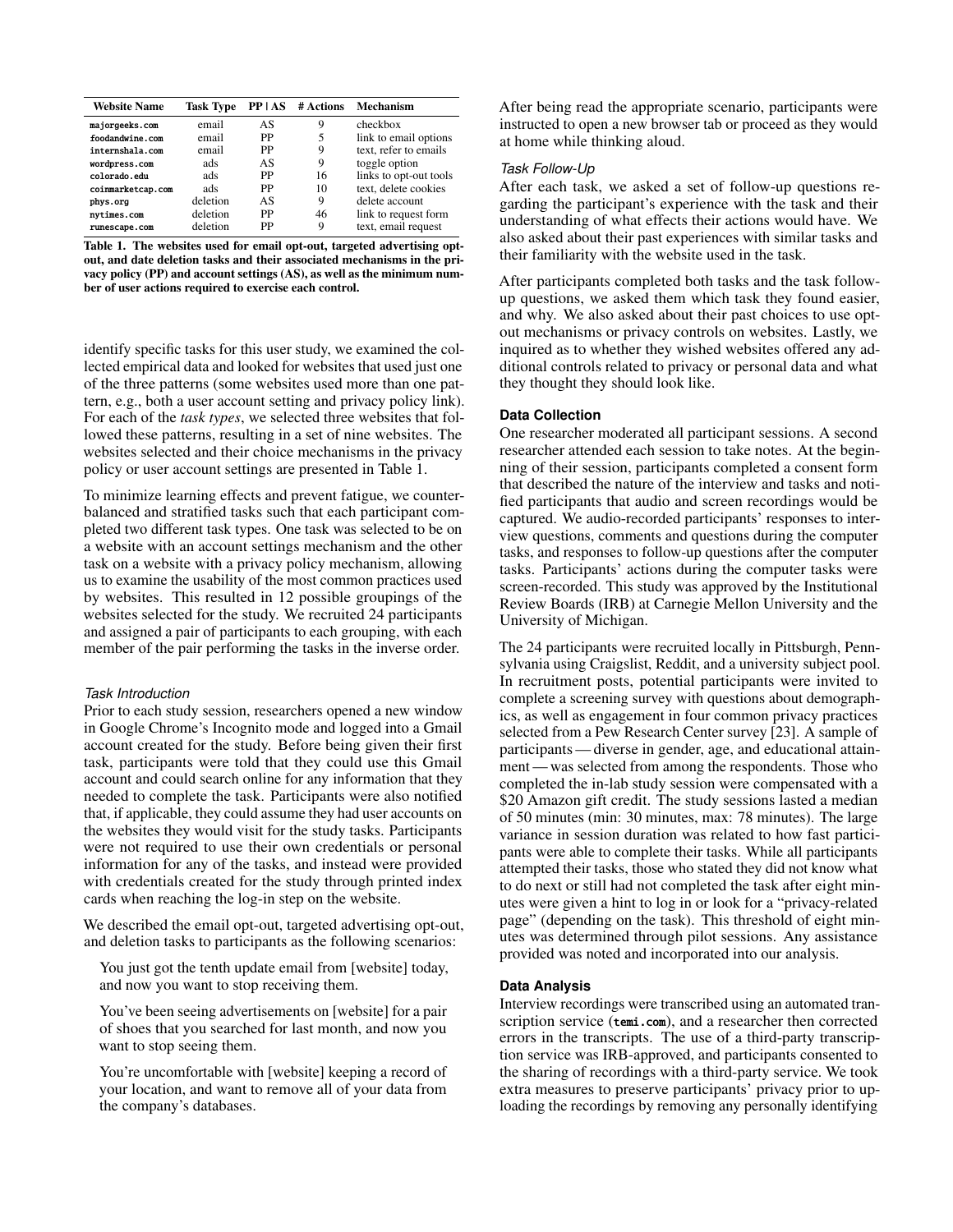

<span id="page-4-0"></span>Figure 1. Terminology used to present relative frequency of themes.

details, such as name and address, that a small number of our participants revealed during their interview. We conducted inductive coding on the interview transcripts. To develop an initial codebook, one researcher performed open coding to identify themes and merged common codes as needed. Two researchers then collaboratively revised the codebook after individually coding a random sample of six interviews using the initial iteration of the codebook and reviewing all disagreements in their coding. After coming to an agreement on the codebook, the remainder of the interviews were double-coded. Any disagreements were again reviewed and reconciled.

We created an analysis template to systematically count the interactions and errors made during the tasks. One researcher reviewed all screen recordings of the session tasks along with any researcher notes from the session to create initial counts of interactions and errors. Another researcher then reviewed and confirmed the interactions recorded.

We organized our findings according to the User Action Framework, which offers a systematic framework for assessing and reporting usability data. Within this framework, Andre et al. [\[2\]](#page-10-21) adapted Norman's theory of human-computer interaction [\[32\]](#page-11-18) and discuss user interaction in terms of four cyclic phases: high-level planning ("users determine what to do"), translation ("users determine how to do it"), physical action ("users do the physical actions they planned"), and assessment ("users assess the outcome of their actions"). We previously applied this framework to online privacy choices in our empirical analysis of opt-out and data deletion actions across websites, and mapped these phases of the interaction to *finding*, *learning*, *using*, and *understanding* privacy choice mechanisms [\[15\]](#page-10-2). Here we apply the same framework to the actions we observed in the lab.

As our study was primarily qualitative, we do not report exact numbers when presenting most of our study findings. However, following recent qualitative work at CHI [\[6\]](#page-10-22), we adopted the terminology presented in Figure [1](#page-4-0) to provide a relative sense of frequency of major themes.

#### **Limitations**

The exploratory nature of this study provides insights into possible usability issues with common practices used to provide privacy choices, but cannot provide quantitative claims about how frequently these issues may occur in the real world. Similarly, our limited sample size of 24 participants, though diverse, was not representative of all internet users, and likely over-represented technically savvy users. Thus the frequency of issues reported by our participants may not reflect the frequency with which these issues would be encountered by a general population. However, it is unlikely that less technically

savvy users would face fewer issues when opting out or deleting their data. As such, the issues and opinions highlighted only represent a subset of all possible ones.

While our sample of nine websites was representative of the common practices websites use to provide privacy choices, it is not representative of all types or categories of websites that exist. Our results may not generalize to other types of websites, particularly those that are more complex than those included in our sample and offer multiple products or services. Additionally, design variations and specific peculiarities of each website may have impacted the difficulty of exercising the privacy choices present and thus participants' opinions. However, this was a deliberate trade-off as using live websites allowed us to gain insight into the usability of real-world privacy choices. We note specific features that seemed particularly detrimental or helpful when exercising privacy controls.

While our study was designed to mitigate learning effects, it is still possible that participants used knowledge acquired in their first task to complete their second task. Similarly, while we avoided directly mentioning "privacy" or "security" during the pre-task interview (unless a participant brought up the topic), the questions may have biased participants to think more about privacy and security than they otherwise would have.

## **PARTICIPANTS**

Table [2](#page-5-0) provides a summary of participant demographics, as well as which tasks participants were assigned. In our sample, 13 participants identified as female and 11 as male. Our sample had a wide distribution of ages, but skewed towards higher levels of educational attainment. Six participants reported having an education in or working in computer science, computer engineering, or IT. In their responses to the screening survey, all 24 participants reported to have cleared cookies or browsing history, 22 had refused to provide information about themselves that was not relevant to a transaction, 13 had used a search engine that does not keep track of search history, and 10 added a privacy-enhancing browser plugin like DoNot-TrackMe or Privacy Badger. This distribution is somewhat higher than that found by Pew [\[23\]](#page-10-20), suggesting our sample may be more privacy-aware than the general public. Almost all participants reported having prior experience with controls for email marketing, and most had prior experiences with advertising and deletion controls.

#### **RESULTS**

We next present our findings structured around the four stages of the interaction cycle: finding, learning, using, and understanding privacy choice mechanisms. We highlight participants' expectations, actual performance in session tasks, as well as website practices that make exercising privacy choices more difficult for users and those that make it easier.

#### **Planning: Finding Privacy Choices**

Participants expected to find privacy choices within the context of how a website uses their data (for example, unsubscribe links within emails) or on a user account settings page. The presence of multiple paths to a privacy control made the control easier to find.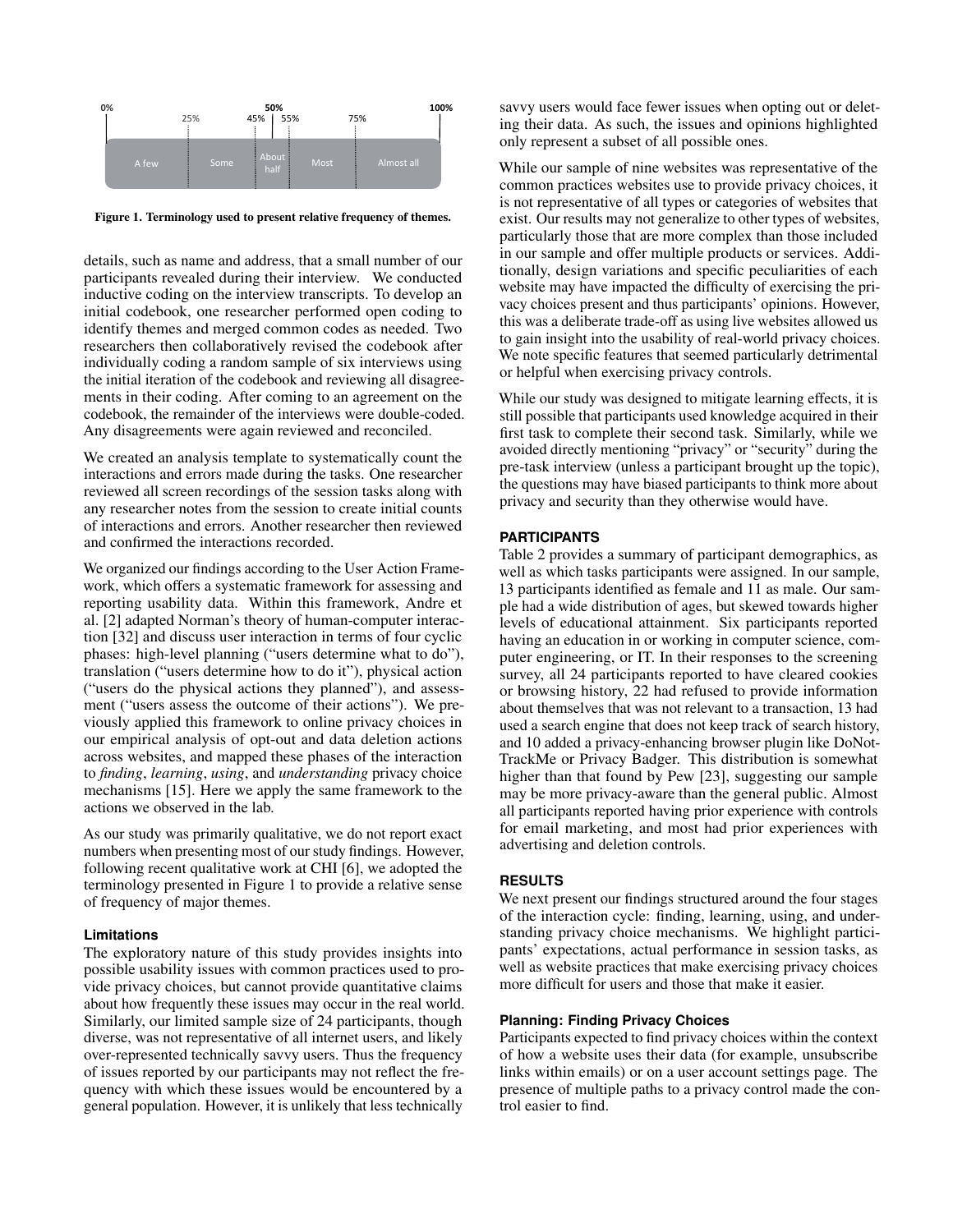| ID              | Gender | Age       | <b>Education</b> | Technical | Task 1        | Task 2        |
|-----------------|--------|-----------|------------------|-----------|---------------|---------------|
| P <sub>1</sub>  | F      | 35-44     | Professional     |           | majorgeeks    | runescape     |
| P <sub>2</sub>  | F      | 18-24     | <b>Bachelors</b> |           | wordpress     | internshala   |
| P <sub>3</sub>  | F      | $25 - 34$ | Some college     |           | wordpress     | foodandwine   |
| P <sub>4</sub>  | M      | 55-64     | <b>Bachelors</b> |           | wordpress     | nvtimes       |
| P5              | F      | $45 - 54$ | <b>Bachelors</b> |           | wordpress     | runescape     |
| P <sub>6</sub>  | F      | $25 - 34$ | Masters          |           | phys          | internshala   |
| P7              | F      | $45 - 54$ | Associates       |           | phys          | foodandwine   |
| P8              | F      | $25 - 34$ | <b>Bachelors</b> |           | phys          | coinmarketcap |
| P <sub>9</sub>  | F      | $25 - 34$ | <b>Bachelors</b> |           | phys          | colorado      |
| P <sub>10</sub> | M      | $25 - 34$ | <b>Masters</b>   | X         | colorado      | majorgeeks    |
| P11             | M      | 55-64     | Masters          |           | nvtimes       | majorgeeks    |
| P12             | F      | 18-24     | Associates       |           | internshala   | wordpress     |
| P <sub>13</sub> | M      | 35-44     | Some college     | X         | foodandwine   | wordpress     |
| P <sub>14</sub> | F      | 18-24     | <b>Bachelors</b> |           | nytimes       | wordpress     |
| P15             | M      | 18-24     | <b>Bachelors</b> |           | runescape     | wordpress     |
| P <sub>16</sub> | F      | 55-64     | <b>Bachelors</b> | X         | foodandwine   | phys          |
| P17             | M      | $45 - 54$ | Associates       | X         | coinmarketcap | phys          |
| P18             | M      | 55-64     | High school      |           | colorado      | phys          |
| P19             | F      | 55-64     | <b>Masters</b>   |           | majorgeeks    | coinmarketcap |
| P <sub>20</sub> | M      | 35-44     | Associates       | X         | majorgeeks    | colorado      |
| P <sub>21</sub> | F      | 35-44     | Masters          |           | majorgeeks    | nytimes       |
| P22             | M      | $25 - 34$ | <b>Bachelors</b> |           | coinmarketcap | majorgeeks    |
| P <sub>23</sub> | M      | 18-24     | <b>Masters</b>   |           | internshala   | phys          |
| P <sub>24</sub> | M      | $25 - 34$ | <b>Bachelors</b> | X         | runescape     | majorgeeks    |

<span id="page-5-0"></span>Table 2. Participant demographics (gender, age, education, technical background) and task assignments.

#### *Expectations are dependent on choice type*

In response to pre-task questions, some participants mentioned expecting to find data-use controls in the account settings or on a privacy settings page. A few participants mentioned consent dialogues, either through the browser or the website. Additionally, a few participants described browser settings or functions, such as private browsing and plugins.

Participants had similar responses when describing where they would like privacy controls to be placed. Half of the participants suggested that controls should be placed within a website's account settings. Some preferred to see privacy controls in context on the website (e.g., where data is collected). Other suggestions provided by participants included being able to email a company with requests and receiving monthly digest emails summarizing the data the website has about them.

When asked about email marketing controls, almost all participants mentioned unsubscribe links within emails. Some also described more granular controls, such as the ability to select which marketing messages to receive or to change the frequency of emails through website account settings. Some described other control mechanisms, such as contacting the website and using unsubscribe features built into email clients.

To control the display of targeted advertising, about half the participants mentioned privacy enhancing strategies, such as using ad-blocking extensions, clearing the browser history, using private browsing mode, changing browser settings, or using a privacy-protective search engine. A few participants mentioned being able to find controls by interacting with the corner of an advertisement (likely referring to the DAA's Ad-Choices icon or ad controls provided by social media sites). Only a few participants mentioned controls for advertising being available in the account settings. A few also mentioned avoiding clicking on ads as a type of control.

Most participants expected deletion controls to be available in the account settings, and some believed that deletion could be achieved by contacting the website. Only a few participants mentioned finding deletion controls elsewhere on the website, such as in a frequently-asked-questions page.

#### *Participants' initial strategies varied by choice type*

Most of the 16 participants assigned to an email opt-out task first looked for or used an unsubscribe link in an email sent by the website, which could be found in the provided Gmail account. Almost all participants reported using such links prior to the study. A few had other initial strategies for finding unsubscribe mechanisms, such as using the search feature of the browser to find the term "unsubscribe" on the home page or the search feature of the website to find the privacy policy.

Participants used a variety of strategies for completing their targeted advertising opt-out task, some of which were more effective than others. Some first went to the account settings, while only a few first looked in the privacy policy. A few explained that they would try to find an ad on the website and look for an icon leading to opt-out options. A few went into the browser settings to look for advertising-related options, while a few others immediately resorted to emailing the website for help. As P18 reasoned, *"Well, if they're not able to help then they would respond back and say here is the correct way to opt out of what you're looking for."* A few participants looked for opt-out choices on other pages, such as the website's cookie policy, terms of service, and frequently-asked-questions page.

Participants had a more uniform set of strategies for deletion mechanisms. Most immediately logged into the website. A few resorted to frequently-asked-questions pages or contacting the website. Finally, a few participants looked for accountrelated information in registration emails from the website.

#### *Policy and settings mechanisms required assistance*

Almost all participants required assistance finding the account setting or privacy policy mechanism related to their study task. On the three websites that had privacy choices in account settings, some were able to use the mechanism on their own after being prompted to log into the website, but a few needed further guidance to look within the account settings to complete the task. P6, who was unable to find the advertising opt-out on <wordpress.com> described the process: *"It's what I call a scavenger hunt. I've gone all throughout this website, apparently a legitimate website, but I still can't do what I really like to do."* On the six websites where the privacy choices were in the privacy policy, some were able to find the privacy choice text or link without guidance (however P10 admitted they were prompted to think about privacy because of the pre-task interview). A few were able to use the choice mechanism after they were given the hint to look for a privacy-related page, while a few others did not initially see the control in the policy and required prompting to look further.

# *Poor labels cause confusion*

On two of the websites, there were multiple pages that had labels with words that were related to what the task was. For example, some participants assigned to opt out of email marketing from <majorgeeks.com> went to a different settings page called "alert preferences" that included settings related to notifications received while on the website. The correct setting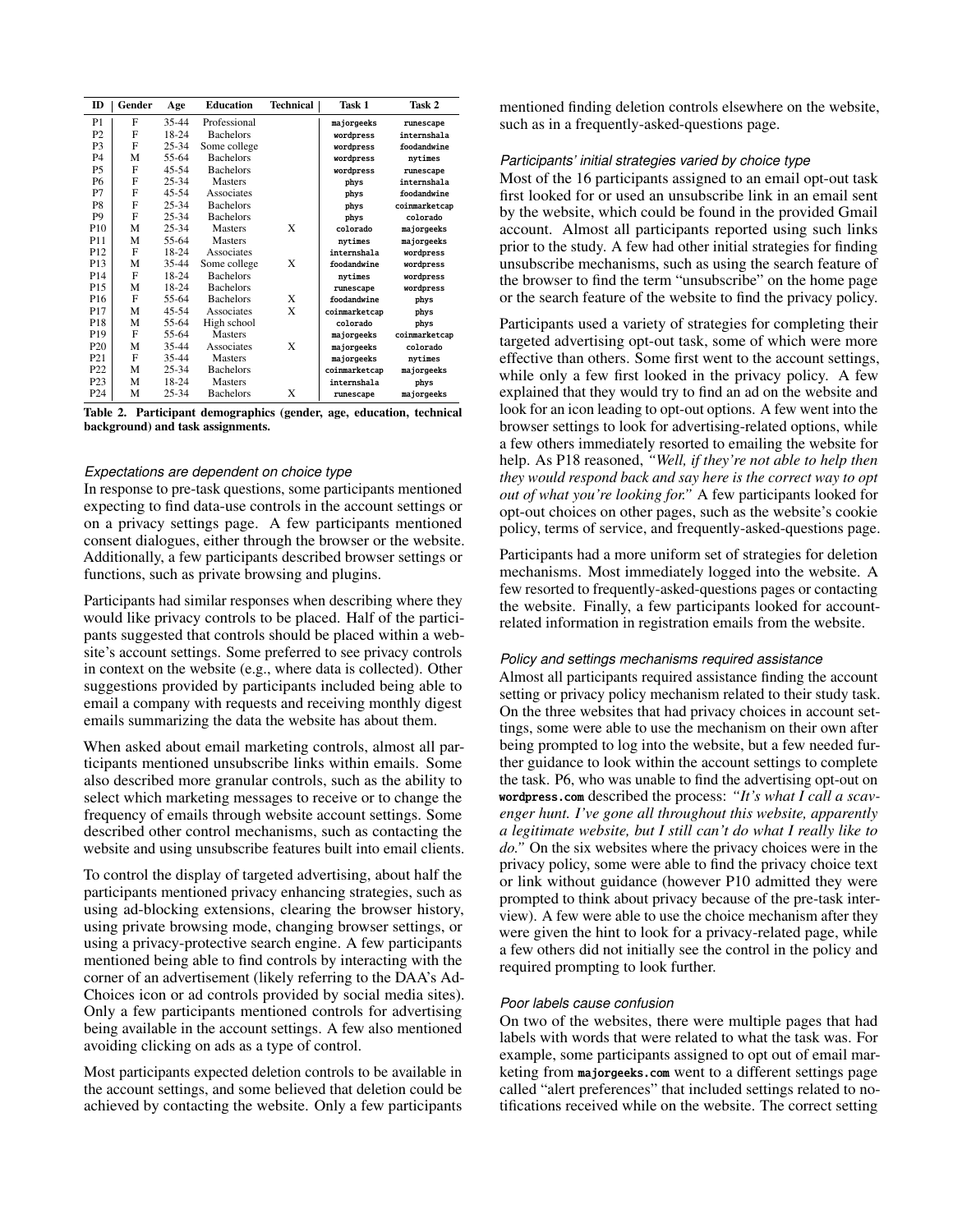|                          | <b>Your Profile Page</b>     |
|--------------------------|------------------------------|
| <b>Contact Details</b>   | <b>Your News Feed</b>        |
| Privacy                  | Conversations                |
| <b>Preferences</b>       | Alerts                       |
| <b>Alert Preferences</b> | Likes You've Received        |
| Password                 | <b>Your Content</b>          |
|                          | People You Follow            |
|                          | People You Ignore            |
|                          | <b>Two-Step Verification</b> |
| Show online status       | Log Out                      |

<span id="page-6-0"></span>Figure 2. Screenshot of settings menu on <majorgeeks.com> where participants had difficulty finding the correct path to e-mail opt-outs.

could be found under the "privacy" or "contact details" settings pages. However, as seen in Figure [2,](#page-6-0) these options were presented in a list with no descriptions. Similar confusion occurred on <coinmarketcap.com> where a few participants assigned to find controls related to targeted advertising went to a page linked from the homepage called "advertisers" with information for companies that wished to place ads on the site. This suggests that more descriptive labels on these websites would help users find choice mechanisms more easily.

## *Multiple paths made choices easier to find*

On some websites, there were multiple paths to the same choice mechanism, which made them easier to find. All participants assigned to request data deletion from <nytimes.com> first visited the account settings, where they found a link to the privacy policy, which in turn contained a link to the request form. Similarly, most participants assigned to request data deletion from <runescape.com> used the site's search feature or looked through its support pages and found a page titled "Your Personal Data Rights," which provided a summary of the same information provided in the privacy policy. However, one additional location where participants expected an opt-out choice for email marketing was on the page to subscribe to emails. All four participants assigned to find the opt-out link in <foodandwine.com>'s privacy policy clicked on the prominent "subscribe" button on the homepage and expected to find a means to unsubscribe.

#### **Translation: Learning Privacy Choices**

Participants had clear expectations about what choices available to them should do. We also observed several design decisions made by websites that impacted participants' comprehension of these choices.

#### *Participants desired controls over data sharing and deletion*

Participants demonstrated incomplete mental models of the choices that were provided to them, especially when describing controls related to how websites can use collected data in the abstract. The only website-offered controls that were mentioned by multiple participants were cookie consent notices and security controls, such as encryption or multi-factor authentication. A few participants mentioned withholding information about themselves when using a website or avoiding

using a website entirely. However, a few participants discussed deletion controls prior to being prompted.

Participants' understanding of website-provided controls appeared more concrete when asked about specific practices, such as email marketing, targeted advertising, and data deletion. As mentioned earlier, nearly all reported that they had used unsubscribe links within emails. Related to advertising, some participants expected to be able to report a particular advertisement as irrelevant. Half of the participants who mentioned this type of control also mentioned seeing such a control on a social media website, such as Facebook or Twitter. Only a few expected to be able to opt-out of targeted advertising entirely. When asked about choices related to data deletion, some were unaware of deletion controls offered by websites, but about half expected to be able to delete data from their profile and some mentioned being able to delete their entire account. Nearly all participants who mentioned a deletion mechanism stated that they had used such controls in the past.

When asked about privacy controls they wished websites offered, most participants mentioned controls for data sharing and deletion. As P11 stated, *"Well in the ideal world, you should be able to tell the website, look, I'm giving you this information, but don't share it."* A few mentioned wanting to tell websites to not save their information, while a few others desired greater controls over content that is displayed to them, such as recommended articles. More broadly, a few participants expressed a desire for greater transparency about data sharing or existing controls. However, a few others stated that they were satisfied with their current privacy options or could not articulate additional desired control mechanisms.

#### *Formatting and text cause confusion*

Another usability issue that made it difficult for participants to interpret choices was poor formatting and explanatory text. Most participants trying to find information about opt-outs for advertising in <coinmarketcap.com>'s privacy policy clicked on the link to install the Google Analytics opt-out browser extension, likely due to the placement of a link in policy text referring to advertisers and the use of cookies. However, the opt-out extension only opts users out of Google's tracking for analytics purposes, and not advertising. Similarly, most participants assigned to <runescape.com> found a page related to data rights, but had difficulty figuring out how to actually request deletion because of the page's format. As seen in Figure [3,](#page-7-0) removing your personal data appears to be a clickable option. However this is not the case and most were confused about why nothing appeared to happen. The text description provided after a list of data rights directs users to complete a subject access request form, labelled as "Make a Subject Access Request," which is linked after a button labelled "Fix it Fast: Account Settings." Most participants who saw this page incorrectly clicked on the account settings link instead of requesting deletion through emailing the contact provided on the page or the request form, as instructed. The placement of these two links made it unclear which privacy rights listed on the page could be accomplished through each mechanism.<sup>[1](#page-6-1)</sup>

<span id="page-6-1"></span><sup>&</sup>lt;sup>1</sup>This page on **<runescape.com>** was updated after our study. The new version partially addresses these issues by reducing the page's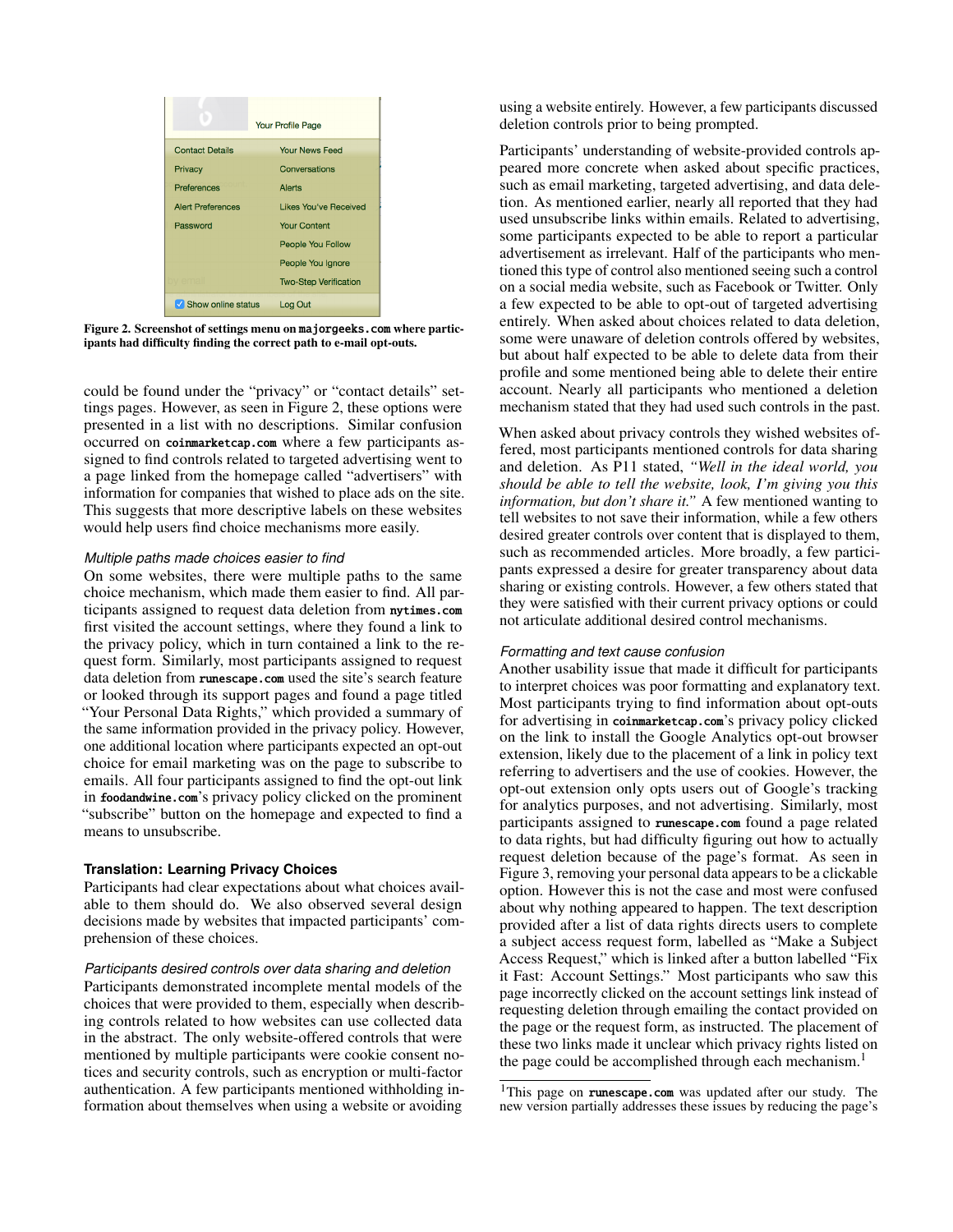

<span id="page-7-0"></span>Figure 3. List of data rights available on <runescape.com> which misleadingly seem clickable.

Conversely, <colorado.edu>'s privacy policy contained links to the three advertising opt-out tools in a single paragraph, which led participants to at least see all three tools (even if none actually selected all three, as discussed in the next subsection).

On <phys.org> a clear "Manage account" button visible on the landing page of the account settings conveyed the correct interaction path to almost all participants assigned to the website. However, some of the participants who clicked this button and saw the setting to delete the account were unsure whether that mechanism would also delete their data, and navigated away from the page to look for other options. A statement indicating that profile data will be erased permanently was not presented until after clicking the initial delete button. However, once participants saw this confirmation they were assured that the mechanism would accomplish their task. **Exercising the state of the two mechanisms shown in the two mechanisms shown and a mechanism of the two metanon of the two metanon of the two metanon of the two metanon of the two metanon of the two metanon of the state o** 

#### **Physical Action: Using Privacy Choices**

Exercising privacy choices required a high level of effort from participants, as measured by the number of actions such as clicks, scrolls, and checkboxes in the interaction path of using a choice mechanism. Certain practices used by the websites in our sample made exercising choices more difficult.

## *High level of effort exerted in exercising policy choices*

Figure [4](#page-7-1) displays the number of user actions in participants' interaction path when using privacy choices located in the account settings and privacy policy. Using a choice mechanism in account settings resulted in an average of 26.1 user actions (min: 8, max: 43, sd: 11.5). Interactions using links in the privacy policy had 37.5 actions (min: 11, max: 59, sd: 15.2), on average, and those with text instructions in the policy had 57.6 (min: 18, max: 87, sd: 27.5). While policy links took participants exactly where they needed to go, text instructions were vague and required extra effort to figure out what to do. Furthermore, participants took many more steps than

text. However, it is still unclear which privacy rights listed can be



<span id="page-7-1"></span>Figure 4. Number of clicks, scrolls, form fields, check boxes, hovers, and other user actions, averaged over all websites, in the participants' interaction with account settings and policy choices.

the shortest, ideal path for completing a task. The shortest interaction path for account settings mechanisms would have taken 9 total actions averaged over the three websites, while policy link choices needed 22.3, and policy text required 9.3.

Most participants who used the account settings mechanisms on <wordpress.com> or <phys.org> said that they were easy to use because of the simplicity of the setting. For example, P6 described the account deletion process on <phys.org>: *"It said delete my account which was pretty clear. And then there was this other page that like made it very clear that that's what was going to happen."* Some noted that these mechanisms were easy to find. A few appreciated that, unlike another mechanism they used, the account settings option would be applied right away and did not require a response from the website. Nearly all participants assigned to opt out of emails from [majorgeeks.](majorgeeks.com) [com](majorgeeks.com) also found the mechanism straightforward or easy to use, but most found the setting hard to find.

Participants who were assigned to tasks with privacy choice links or text instructions in the website's privacy policy explicitly mentioned that they found these mechanisms hard to find or that finding them required too much reading. Reactions to the data deletion request form on <nytimes.com> were mixed. Most participants disliked being presented with many similarseeming options related to data processing, only being able to submit one request type at a time, or having to manually select 22 services from a list. However, others reported that the policy was easy to find through the account settings and the form was straightforward to use.

Unsubscribe links within emails were also considered straightforward to find and use. Participants highlighted user-friendly features these pages that they encountered previously or during the study. These included opt-outs that were automatically applied without extra confirmation or entry of their email address, as well as interfaces that allowed users to select emails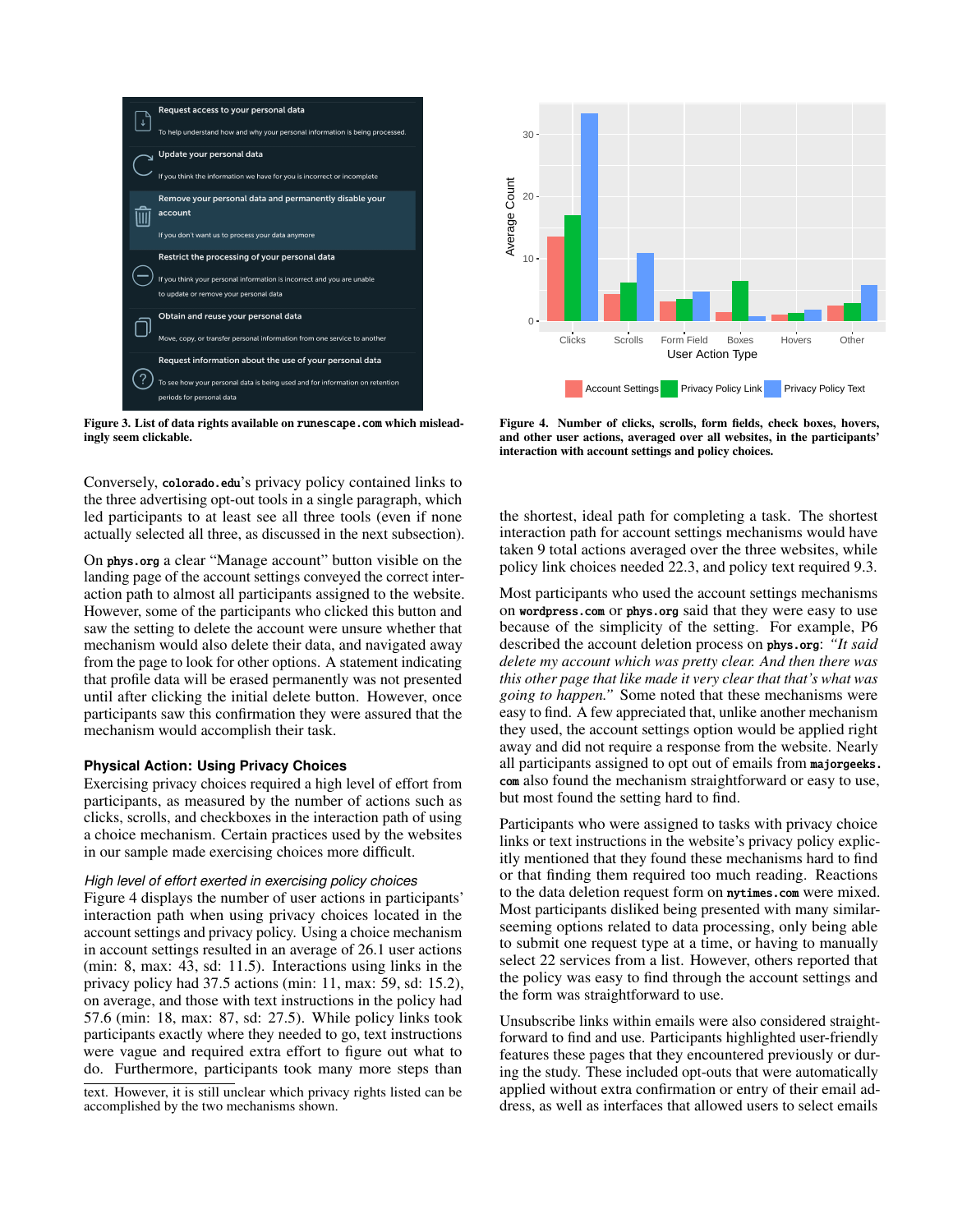from the website they would like to continue to receive (as long as a button to opt-out of all emails was visibly present).

## *Choices require unnecessary user effort*

Some practices used by websites for offering privacy choices place undue burden on users. An example is requiring users to submit written requests, a common practice websites use to offer data deletion [\[15\]](#page-10-2). Participants had difficulties articulating such requests. P4, who was trying to opt-out of targeted advertising on <wordpress.com>, drafted a message to customer service that asked *"How can I delete a specific webpage that is contacting me?"* Additionally, a few participants who wrote account deletion or unsubscribe requests did not include all the information the website would need to act on their request, such as the username or email address.

Another practice that complicates opt-out choices for users is offering multiple links to different opt-out tools. The privacy policy for <colorado.edu> contained links to advertising opt-out tools offered by the DAA, NAI, and Google. All participants assigned to this website visited only one or two of the three links. Participants had varying justifications for which links they clicked on. Half selected the DAA and NAI links because they (correctly) believed they would apply to multiple third-parties and not just Google. However, many entities participate in both industry opt-out programs, and participants may not have realized the overlap. Another explained that they chose to click on the Google advertising opt-out because they were already within Google's ecosystem (i.e., using Google Chrome and Gmail) so they thought the opt-out would be more broadly applied, especially if they stayed logged into the Google account. Though Google owns the largest online advertising exchange, using an industry provided opt-out tool may have greater impact on limiting targeted ads.

Simple design flaws also place extra burden on users. For example, on <majorgeeks.com> when a user changes a setting it is not automatically saved; users have to press a "save" button at the bottom of the page. The website also does not provide a warning that there are unsaved changes. A few participants assigned to this website found the correct opt-out setting but did not press "save," resulting in lost changes and the opt-out not being applied. This is an example of a post-completion error [\[33\]](#page-11-19). In contrast, a warning reminded a few participants assigned to <wordpress.com> to save their changed settings.

# **Assessment: Understanding Privacy Choices**

Participants expressed skepticism that the privacy choices they use will actually be honored by websites. Websites were also unclear about what happens when such controls are used.

# *Skepticism of privacy choice effectiveness*

During the pre-task interview, participants expressed doubts that data-related controls companies offered actually were effective. A few thought that there was nothing they could do to control ads, or were skeptical that available control mechanisms changed which ads were displayed. As P16 explained, *"It's like the door open/close on the elevator. It's just there to make you feel like you have some power. But I really don't think it does anything."* Others assumed data-sharing agreements between companies precluded opt-outs. P12 explained, *"I think it would be really difficult to like kind of untether them from each other cause I know they have a lot of agreements with each other and stuff like that."* Some expressed skepticism that their data would actually be permanently deleted by a company when requested. As P6 stated, *"I think that I could like go through the motions of deleting the information, but I feel like it might still be there even if I tried to delete it."*

We also noted that skepticism of deletion choices persisted even after participants used deletion mechanisms in the study. A few participants assigned to <phys.org> believed they were simply deactivating their account and that their account data would not actually be deleted by the company. A few others assigned to <nytimes.com> or <runescape.com> were unsure whether or not their data would be fully deleted.

We observed that participants had more confidence in the mechanisms they used to opt-out of email marketing, due in part to prior experience. Almost all participants who used an email opt-out believed that they would eventually stop receiving emails from which they opted out, even if it takes a few days. A few mentioned they might receive a final email to confirm their unsubscribe request.

## *Confusion about scope of targeted advertising opt-outs*

Most participants assigned to use an advertising opt-out had misconceptions about whether the mechanism they used would be effective across different browsers or devices. Some who used cookie based opt-outs on <coinmarketcap.com> or [colorado.](colorado.edu) [edu](colorado.edu) were unsure or had misconceptions about whether they would continue seeing targeted ads. Most misconceptions were related to inaccurate mental models of how cookies were stored, with some believing that they were synced to a user's Google profile. Thus they believed that any changes to cookies made using Chrome on a computer would prevent them from seeing targeted ads when they used Chrome on their phone.

# **DISCUSSION**

We conducted an in-lab study with 24 participants to explore the usability and usefulness of privacy controls. Our results highlight several design and policy implications for how websites, particularly those that offer a small number of privacy choices such as those in our sample, should present controls for email marketing, advertising, and deletion. However, further study is needed before these initial findings can be translated to broader policy or design recommendations.

# **Design Implications**

We noted several design decisions that made completing the privacy choice tasks particularly difficult, as well as some that seemed to aid participants. Our findings are especially relevant to controls in user account settings or privacy policies.

#### *Provide unified settings in a standard location*

Unifying privacy choices into a single, standard location (perhaps in the form of a dashboard) would likely make these controls easier for users to find. Some participants recognized that many websites have controls in account settings pages and looked for controls there. If the practice of putting privacy choices in account settings was more widely adopted and promoted, it is likely that most users would learn to look there.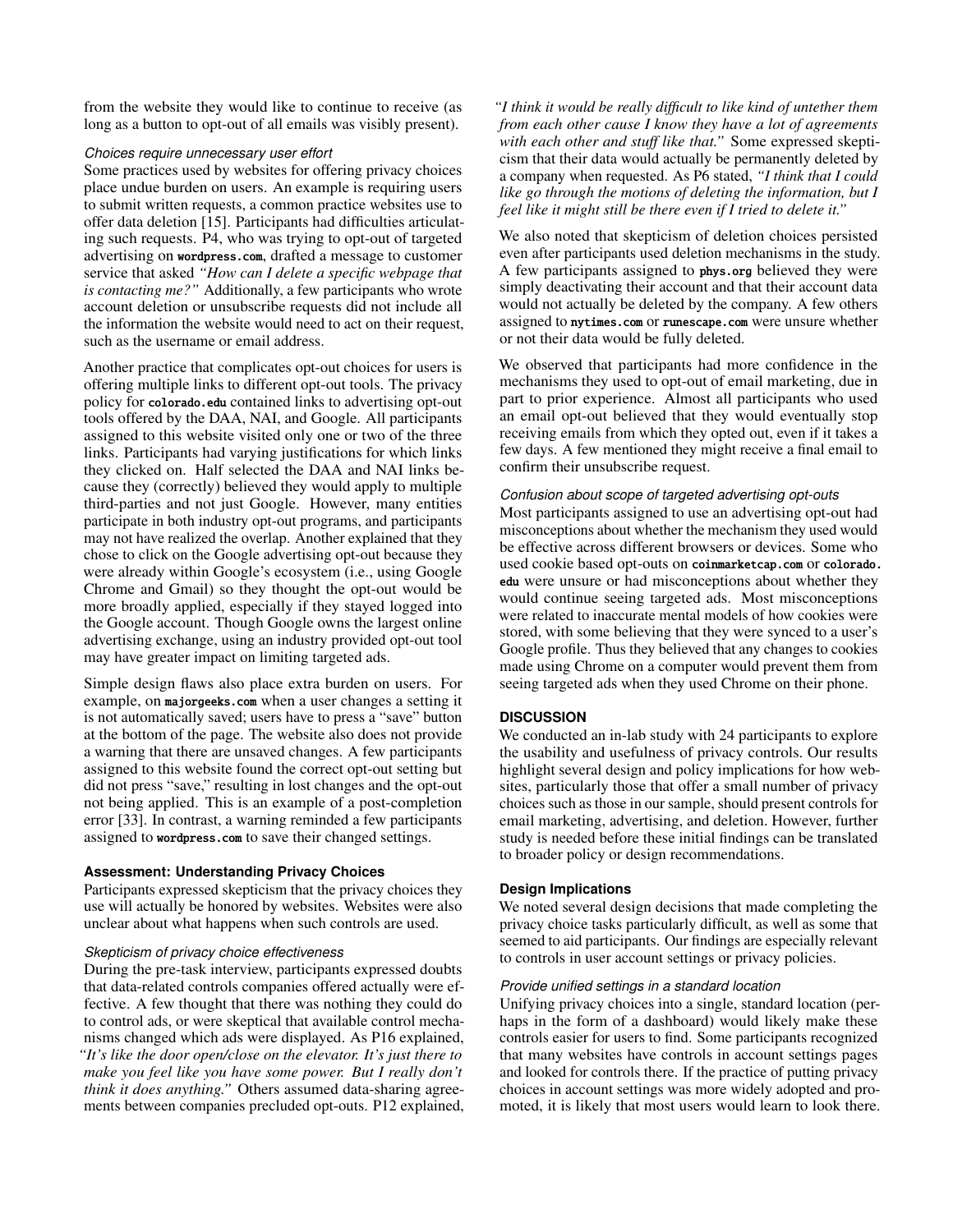However, privacy controls for which a login is not essential should also be available without requiring users to log in or even to have an account.

Privacy controls could also be implemented as an interface within web browsers, which in turn could convey users' choice information to websites in a computer-readable format. This could allow for opting out once for all websites (the idea behind the Do Not Track mechanism), or for all websites that meet certain criteria. It could also save users the effort of finding choice mechanisms on websites and instead allow them to go to the choice menu in their web browser, where they would be provided with available choices that could be exercised through the standard interface.

#### *Supplement with additional paths and in-place controls*

Even after unifying choices in one place, websites should still offer multiple paths to those controls so that they are easy to find. Links to privacy controls should be placed anywhere users might look, such as the account settings, privacy policy, and website help pages. For example, all participants assigned to the <nytimes.com> reached the deletion request form in the privacy policy through the account settings, not the link in the website footer mandated by the California Online Privacy Protection Act (CalOPPA). Websites should ensure that if they have multiple links or mechanisms they are consistent with each other and lead to the same results.

Control mechanisms that are offered within the context of how data is used by the website can also supplement unified privacy dashboards. With email marketing, participants in our study were generally aware of unsubscribe links in emails and thought they were easy to find. Similarly, a few participants recalled the ability to control targeted ads on a website by interacting with the corner of an ad.

# *Reduce effort required to understand and use choice*

Websites in our study imposed much of the effort required to exercise privacy choices onto users. It was up to users to distinguish between multiple targeted advertising opt-out tools and figure out how to articulate written deletion requests. For these choices to actually be useful, websites need to place more effort into packaging them into simple settings offered through the website. The mechanisms participants favored the most in our study were toggles or clearly-labelled buttons offered in the account settings. Such settings could automatically place opt-out requests through commonly used industry tools such as those offered by the DAA and NAI, or trigger database queries to remove a user's personal information.

How privacy controls are labelled and organized in a unified privacy dashboard will impact their usability. Our study highlighted that imprecise navigation labels may confuse users. Within a page, controls should be clearly organized and labelled. Websites should conduct user testing with the design of their particular privacy dashboard pages to ensure that people can find the information they need.

#### *Bolster confidence that choices will be honored*

Participants in our study were skeptical that privacy choices would actually be honored by websites. Better communication about what exactly a setting does also could help relieve

skepticism. For example, <phys.org> stated the time period after which account data would be deleted in the final step of the account deletion process. Websites should also provide confirmation that a choice has been applied after users complete the process. A confirmation message can be displayed within the website itself if the choice is immediately applied. For choices, such as email unsubscribes, that require time to process and complete, at minimum there should be a confirmation message that acknowledges the request and provides a clear estimate of how long it will take to honor the request. For requests, such as those for data deletion, that may take more time before the choice is fully applied, the website should also send a confirmation email.

# **Public Policy Implications**

The recent enactment of comprehensive privacy legislation, such as the GDPR and CCPA, require companies to not only offer privacy choices, but also make them usable. Prior laws, such as the CAN-SPAM Act, included requirements for privacy mechanisms to be clear and conspicuous. Our results indicate that website privacy choices similar to those in our study remain difficult for users to find and use, but that some of these usability requirements are having an impact.

We observed that unsubscribe links within emails had better usability relative to the user account and privacy policy mechanisms we studied. This is likely an effect of CAN-SPAM Act requirements. From our study, it is apparent that unsubscribe links are widely used and that, over time, people have learned to expect these links in the marketing emails they receive. For other regulation to have similar impact, design guidelines for how websites should present privacy choices may be helpful. Guidance on where and how privacy controls should be presented will likely lead to less variation among websites and could allow users to develop consistent expectations. Moreover, future regulation should incorporate the results of usability studies to inform these design guidelines or could require websites to conduct user testing to ensure that choices are useful and usable for consumers.

# **CONCLUSION**

We conducted a 24-participant in-lab usability evaluation of privacy controls related to email marketing, targeted advertising, and data deletion. Our findings highlight the need to better align the location and functionality of choices to user expectations of where to find these choices and how to operate them. Additionally, simple interface changes, including better labeling and use of confirmation messaging, would make choices more useful and increase users' confidence in their effectiveness. Furthermore, the relative success of unsubscribe links mandated by the CAN-SPAM Act suggests that the standardization of choices through regulation could improve the usability of choices.

# **ACKNOWLEDGMENTS**

This project is funded in part by the National Science Foundation (CNS-1330596, CNS-1330214), the Carnegie Corporation of New York, and Innovators Network Foundation. We wish to acknowledge all members of the Usable Privacy Policy Project (www.usableprivacy.org) for their contributions.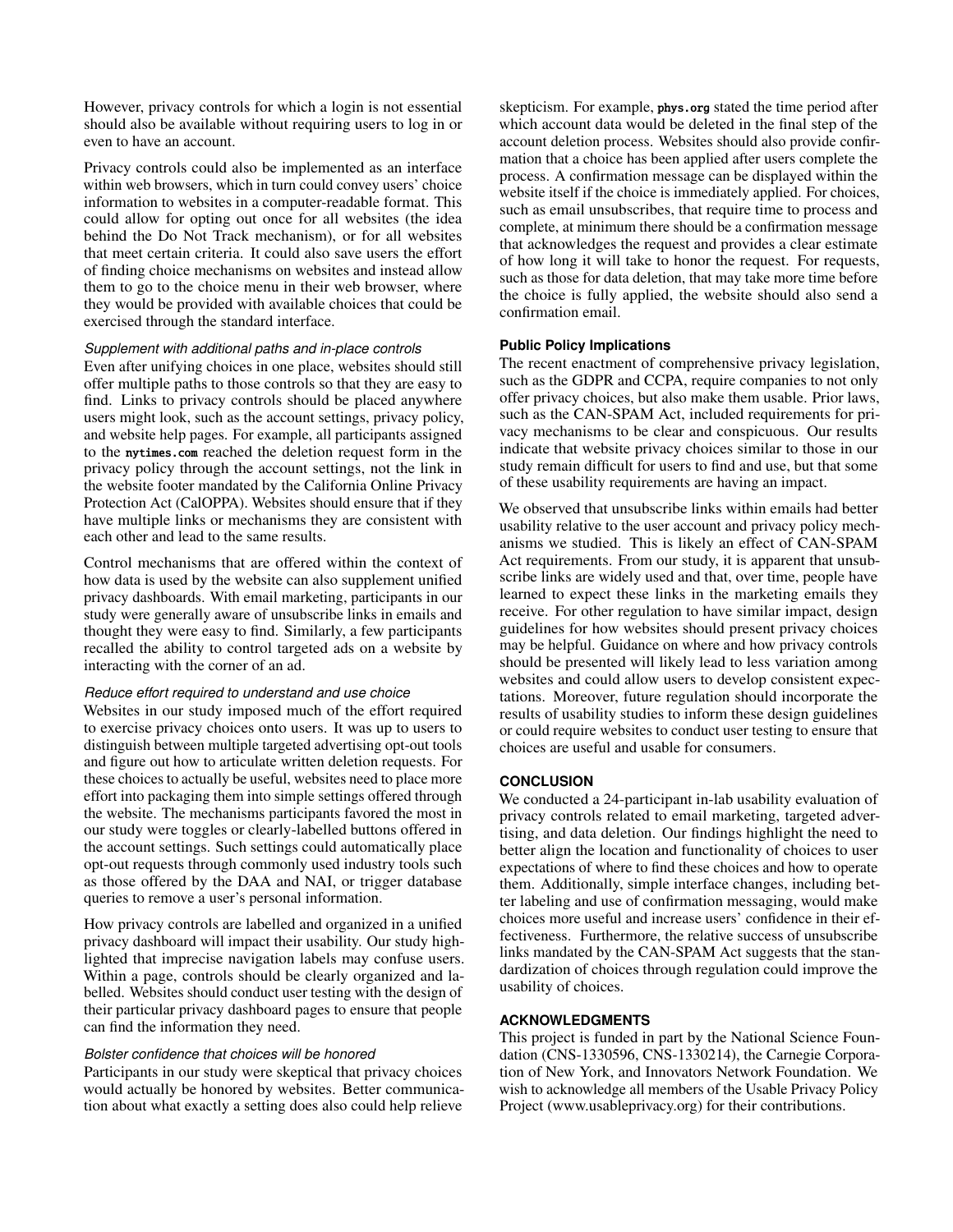# <span id="page-10-13"></span>**REFERENCES**

- [1] Alessandro Acquisti, Idris Adjerid, Rebecca Balebako, Laura Brandimarte, Lorrie Faith Cranor, Saranga Komanduri, Pedro Giovanni Leon, Norman Sadeh, Florian Schaub, Manya Sleeper, and others. 2017. Nudges for Privacy and Security: Understanding and Assisting Users' Choices Online. *ACM Computing Surveys (CSUR)* 50, 3 (2017), 44.
- <span id="page-10-21"></span>[2] Terence S Andre, H Rex Hartson, Steven M Belz, and Faith A McCreary. 2001. The User Action Framework: A Reliable Foundation for Usability Engineering Support Tools. *International Journal of Human-Computer Studies* 54, 1 (2001), 107–136.
- <span id="page-10-0"></span>[3] California State Legislature Website. 2018. SB-1121 California Consumer Privacy Act of 2018. (2018). [https://leginfo.legislature.ca.gov/faces/](https://leginfo.legislature.ca.gov/faces/billTextClient.xhtml?bill_id=201720180SB1121) [billTextClient.xhtml?bill\\_id=201720180SB1121](https://leginfo.legislature.ca.gov/faces/billTextClient.xhtml?bill_id=201720180SB1121).
- <span id="page-10-5"></span>[4] Martin Degeling, Christine Utz, Christopher Lentzsch, Henry Hosseini, Florian Schaub, and Thorsten Holz. 2019. We Value Your Privacy... Now Take Some Cookies: Measuring the GDPR's Impact on Web Privacy. In *Proceedings of Network and Distributed System Security Symposium (NDSS)*.
- <span id="page-10-9"></span>[5] Digital Advertising Alliance. 2009. Self-Regulatory Principles for Online Behavioral Advertising. (July 2009).

<http://digitaladvertisingalliance.org/principles>.

- <span id="page-10-22"></span>[6] Pardis Emami-Naeini, Henry Dixon, Yuvraj Agarwal, and Lorrie Faith Cranor. 2019. Exploring How Privacy and Security Factor Into IoT Device Purchase Behavior. In *Proceedings of the Conference on Human Factors in Computing Systems (CHI)*.
- <span id="page-10-1"></span>[7] European Commission. 2018a. Article 29 Data Protection Working Party. Guidelines on Transparency under regulation 2016/679. (2018). [http:](http://europa.eu/rapid/press-release_SPEECH-11-461_en.htm) [//europa.eu/rapid/press-release\\_SPEECH-11-461\\_en.htm](http://europa.eu/rapid/press-release_SPEECH-11-461_en.htm).
- <span id="page-10-6"></span>[8] European Commission. 2018b. EU Data Protection Rules. (2018). [https://ec.europa.eu/commission/priorities/](https://ec.europa.eu/commission/priorities/justice-and-fundamental-rights/data-protection/2018-reform-eu-data-protection-rules_en) [justice-and-fundamental-rights/data-protection/](https://ec.europa.eu/commission/priorities/justice-and-fundamental-rights/data-protection/2018-reform-eu-data-protection-rules_en) [2018-reform-eu-data-protection-rules\\_en](https://ec.europa.eu/commission/priorities/justice-and-fundamental-rights/data-protection/2018-reform-eu-data-protection-rules_en).
- <span id="page-10-12"></span>[9] Benjamin Fabian, Tatiana Ermakova, and Tino Lentz. 2017. Large-Scale Readability Analysis of Privacy Policies. In *Proceedings of the International Conference on Web Intelligence (WI)*. 18–25.
- <span id="page-10-7"></span>[10] Federal Trade Commission. 2009. CAN-SPAM Act: A Compliance Guide for Business. (2009). [https://www.ftc.gov/tips-advice/business-center/](https://www.ftc.gov/tips-advice/business-center/guidance/can-spam-act-compliance-guide-business) [guidance/can-spam-act-compliance-guide-business](https://www.ftc.gov/tips-advice/business-center/guidance/can-spam-act-compliance-guide-business).
- <span id="page-10-8"></span>[11] Federal Trade Commission. 2017. Children's Online Privacy Protection Rule: A Six-Step Compliance Plan for Your Business. (2017). [https:](https://www.ftc.gov/tips-advice/business-center/guidance/childrens-online-privacy-protection-rule-six-step-compliance) [//www.ftc.gov/tips-advice/business-center/guidance/](https://www.ftc.gov/tips-advice/business-center/guidance/childrens-online-privacy-protection-rule-six-step-compliance) [childrens-online-privacy-protection-rule-six-step-compliance](https://www.ftc.gov/tips-advice/business-center/guidance/childrens-online-privacy-protection-rule-six-step-compliance).
- <span id="page-10-3"></span>[12] Stacia Garlach and Daniel Suthers. 2018. 'I'm supposed to see that?'AdChoices Usability in the Mobile Environment. In *Proceedings of the Hawaii International Conference on System Sciences (HICSS)*.
- <span id="page-10-14"></span>[13] Global Privacy Enforcement Network. 2017. GPEN Sweep 2017: User Controls over Personal information. (2017). [https://www.privacyenforcement.net/system/files/2017%](https://www.privacyenforcement.net/system/files/2017%20GPEN%20Sweep%20-%20International%20Report_0.pdf) [20GPEN%20Sweep%20-%20International%20Report\\_0.pdf](https://www.privacyenforcement.net/system/files/2017%20GPEN%20Sweep%20-%20International%20Report_0.pdf).
- <span id="page-10-15"></span>[14] Colin M Gray, Yubo Kou, Bryan Battles, Joseph Hoggatt, and Austin L Toombs. 2018. The Dark (Patterns) Side of UX Design. In *Proceedings of the Conference on Human Factors in Computing Systems (CHI)*.
- <span id="page-10-2"></span>[15] Hana Habib, Yixin Zou, Aditi Jannu, Neha Sridhar, Chelse Swoopes, Alessandro Acquisti, Lorrie Faith Cranor, Norman Sadeh, and Florian Schaub. 2019. An Empirical Analysis of Data Deletion and Opt-Out Choices on 150 Websites. In *Proceedings of the Symposium on Usable Privacy and Security (SOUPS)*.
- <span id="page-10-17"></span>[16] Jovanni Hernandez, Akshay Jagadeesh, and Jonathan Mayer. 2011. Tracking the Trackers: The AdChoices Icon. (2011). [http://cyberlaw.stanford.edu/blog/2011/](http://cyberlaw.stanford.edu/blog/2011/08/tracking-trackers-adchoices-icon) [08/tracking-trackers-adchoices-icon](http://cyberlaw.stanford.edu/blog/2011/08/tracking-trackers-adchoices-icon).
- <span id="page-10-10"></span>[17] IAB Europe. 2011. EU Framework for Online Behavioural Advertising. (2011). [https://www.edaa.eu/wp-content/uploads/2012/10/](https://www.edaa.eu/wp-content/uploads/2012/10/2013-11-11-IAB-Europe-OBA-Framework_.pdf) [2013-11-11-IAB-Europe-OBA-Framework\\_.pdf](https://www.edaa.eu/wp-content/uploads/2012/10/2013-11-11-IAB-Europe-OBA-Framework_.pdf).
- <span id="page-10-11"></span>[18] IAB Europe. 2019. GDPR Transparency and Consent Framework. (2019). [https://iabtechlab.com/standards/](https://iabtechlab.com/standards/gdpr-transparency-and-consent-framework/) [gdpr-transparency-and-consent-framework/](https://iabtechlab.com/standards/gdpr-transparency-and-consent-framework/).
- <span id="page-10-19"></span>[19] JustDelete.me. 2019. A directory of direct links to delete your account from web services. (2019). <https://justdeleteme.xyz>.
- <span id="page-10-18"></span>[20] Saranga Komanduri, Richard Shay, Greg Norcie, and Blase Ur. 2011. AdChoices? Compliance with Online Behavioral Advertising Notice and Choice Requirements. *A Journal of Law and Policy for the Information Society* 7 (2011).
- <span id="page-10-4"></span>[21] Pedro Giovanni Leon, Justin Cranshaw, Lorrie Faith Cranor, Jim Graves, Manoj Hastak, Blase Ur, and Guzi Xu. 2012. What Do Online Behavioral Advertising Privacy Disclosures Communicate to Users?. In *Proceedings of the Workshop on Privacy in the Electronic Society (WPES)*.
- <span id="page-10-16"></span>[22] Thomas Linden, Hamza Harkous, and Kassem Fawaz. 2018. The Privacy Policy Landscape After the GDPR. *arXiv:1809.08396* (2018).
- <span id="page-10-20"></span>[23] Mary Madden and Lee Rainie. 2015. Americans' Attitudes About Privacy, Security and Surveillance. (2015).